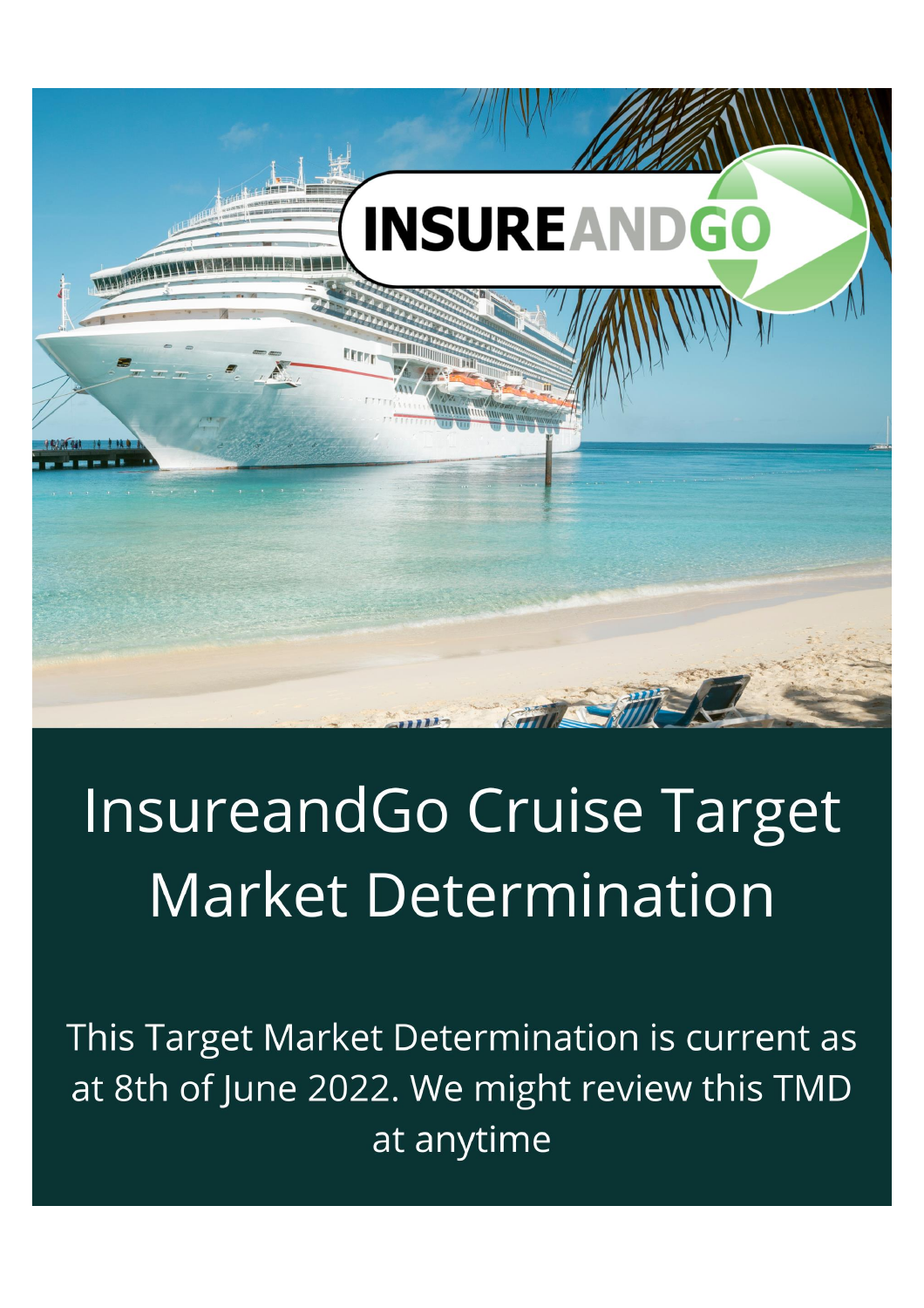# **INSUREANDGO CRUISE TRAVEL INSURANCE TARGET MARKET DETERMINATION**

This target market determination (**TMD**) document has been designed to help our customers, representatives and our staff understand who the InsureandGo Cruise Travel Insurance is most suitable for **(target market)**. This TMD is current as at 8<sup>th</sup> June 2022. We may review this TMD at any time.

This TMD also describes:

- Who our products are not suitable for;
- How the product can be distributed to our customers;
- How often we will review this TMD and when the next review will be;
- The events and circumstances that could mean we need to review whether this TMD is still appropriate;
- The information we would need in order to decide that this TMD is no longer appropriate;
- How we record information related to the InsureandGo Cruise Travel Insurance and how this information is reported.

If you are considering whether to purchase InsureandGo Cruise Travel Insurance please refer to the Product Disclosure Statement (**PDS**), to decide whether the product is right for you.

## **1. Our product**

This document explains the target market for InsureandGo Cruise Travel Insurance. InsureandGo Cruise Travel Insurance can provide insurance for losses associated with incidents and accidents that occur relating to your scheduled cruise travel before or during your trip.

# **2. Who is the target market for this product**

InsureandGo Cruise Travel Insurance has been designed for people who require insurance for a range of accidents and incidents that can happen prior to or whilst travelling on a cruise. Full details of coverage and limits should be reviewed when purchasing the product, but coverage can include (amongst others);

- o Unexpected medical and hospital expenses that occur overseas or on-board a cruise;
- o Loss, theft and damage to belongings and baggage owned by the customer;
- o Travel disruptions to scheduled itineraries. This includes cancellations, delays and rescheduling;

InsureandGo Cruise Travel Insurance has been designed as a Bare Essentials policy, a Silver policy and a Gold policy to allow you to purchase cover that is best suited to their your needs.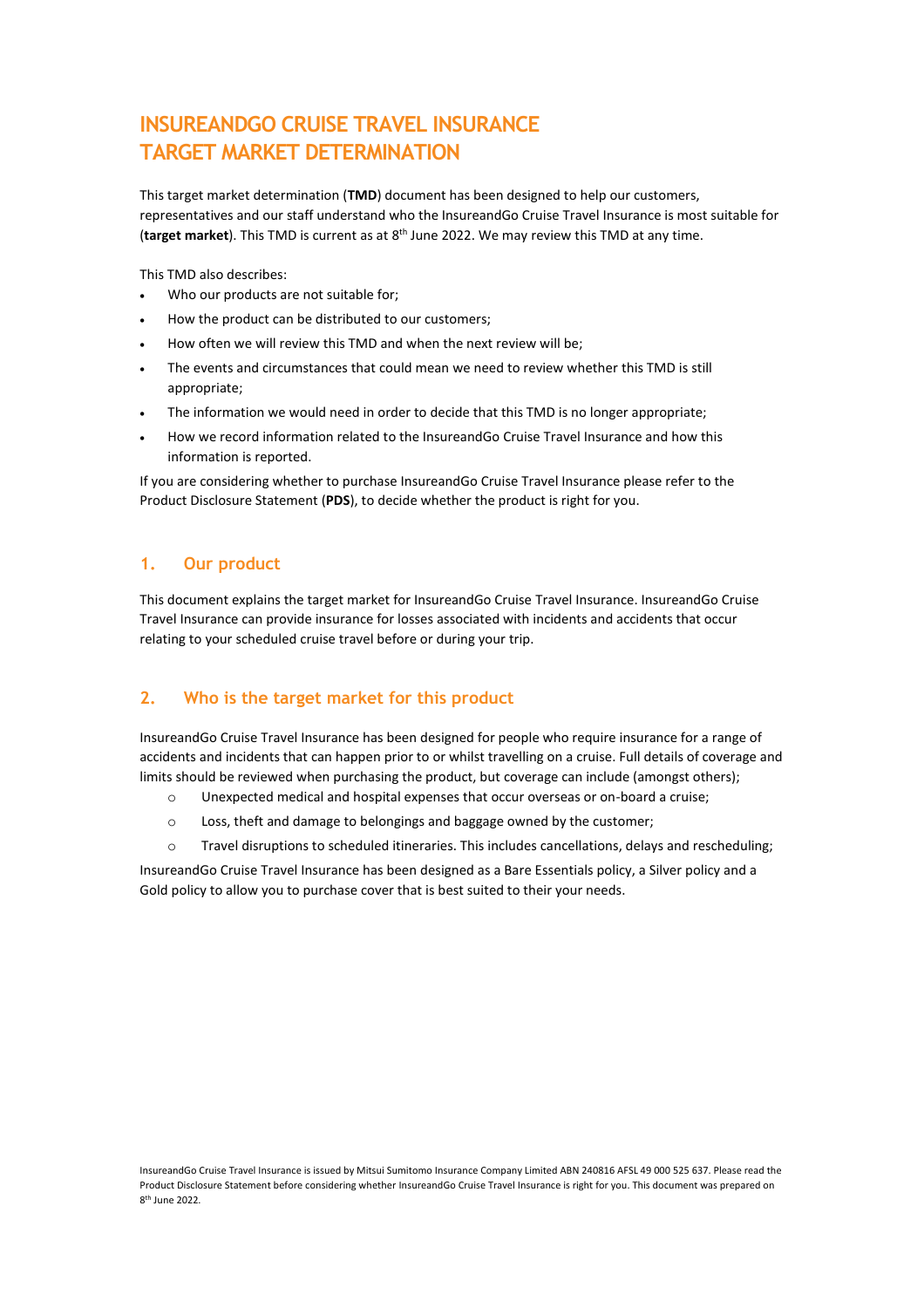#### This product is suitable:

- If you are up to the age of 79 years.
- If you wish to travel on a cruise and return to Australia.
- If you are a citizen or permanent resident of Australia.
- If you are a non-permanent resident of Australia and you have a valid Medicare, Private Health Fund or Overseas Student Travel Insurance in Australia.
- If you are up to the age of 64 years and wish to travel on one trip for up to 365 days.
- If you are over the age of 65 years and wish to travel on one trip for up to 90 days.
- If you wish to protect yourself from unexpected natural disasters disrupting your travel and are happy to purchase the relevant add-on benefit.
- If you intend to participate in specific winter sports, business or golf trips, you want protection for those activities and you are happy to purchase the relevant add-on benefit.
- If you have a medical condition or have had a medical condition in the past 5 years and you are happy to have a medical assessment.

#### This product is not suitable:

- If you are over the age of 79 years.
- If you are not a citizen or permanent resident of Australia or you are a non-permanent resident of Australia and you do not have a valid Medicare, Private Health Fund or Overseas Student Travel Insurance in Australia.
- If you wish to travel by land within Australia for more than 48hours after boarding your first cruise..
- If you wish to travel by land within Australia for more than 72hours before boarding your first cruise.
- If you are already on-board or overseas when purchasing the product or who wish to travel to Australia from another country and return to another country.
- If you wish to travel on one trip for longer than 365 days.
- If you are over the age of 65 years and wish to travel on one trip for more than 90 days.
- If you are intending your start date for your trip to be more than 365 days in advance.
- If you are over the age of 75 and intending the start date for your trip to be more than 120 days in advance.
- If you are travelling to Afghanistan, Chad, Crimea, Democratic Republic of Congo, East Timor, Haiti, Iran, Iraq, Lebanon, Liberia, North Korea, Pakistan, Russia, Somalia, Sudan, Syria, Uganda, Venezuela, Yemen and Zimbabwe or through a country or area designated as "Do Not Travel" by SmartTraveller.gov.au (provided by the Australian Government's Department of Foreign Affairs and Trade)
- If you wish to travel without going on a commercial cruise for longer than 2 hours.
- If you wish to purchase insurance for multiple international trips.
- If you are under the age of 16 years and are not supervised by an adult during the trip.
- If you are or will be more than 30 weeks pregnant and carry one child before or during the trip.
- If you are or will be more than 20 weeks pregnant and carrying more than one child before or during the trip.
- If you have a medical condition and are not happy to disclose this to us.
- If you are receiving or waiting for hospital tests or treatment for any condition or set of symptoms that have not been diagnosed.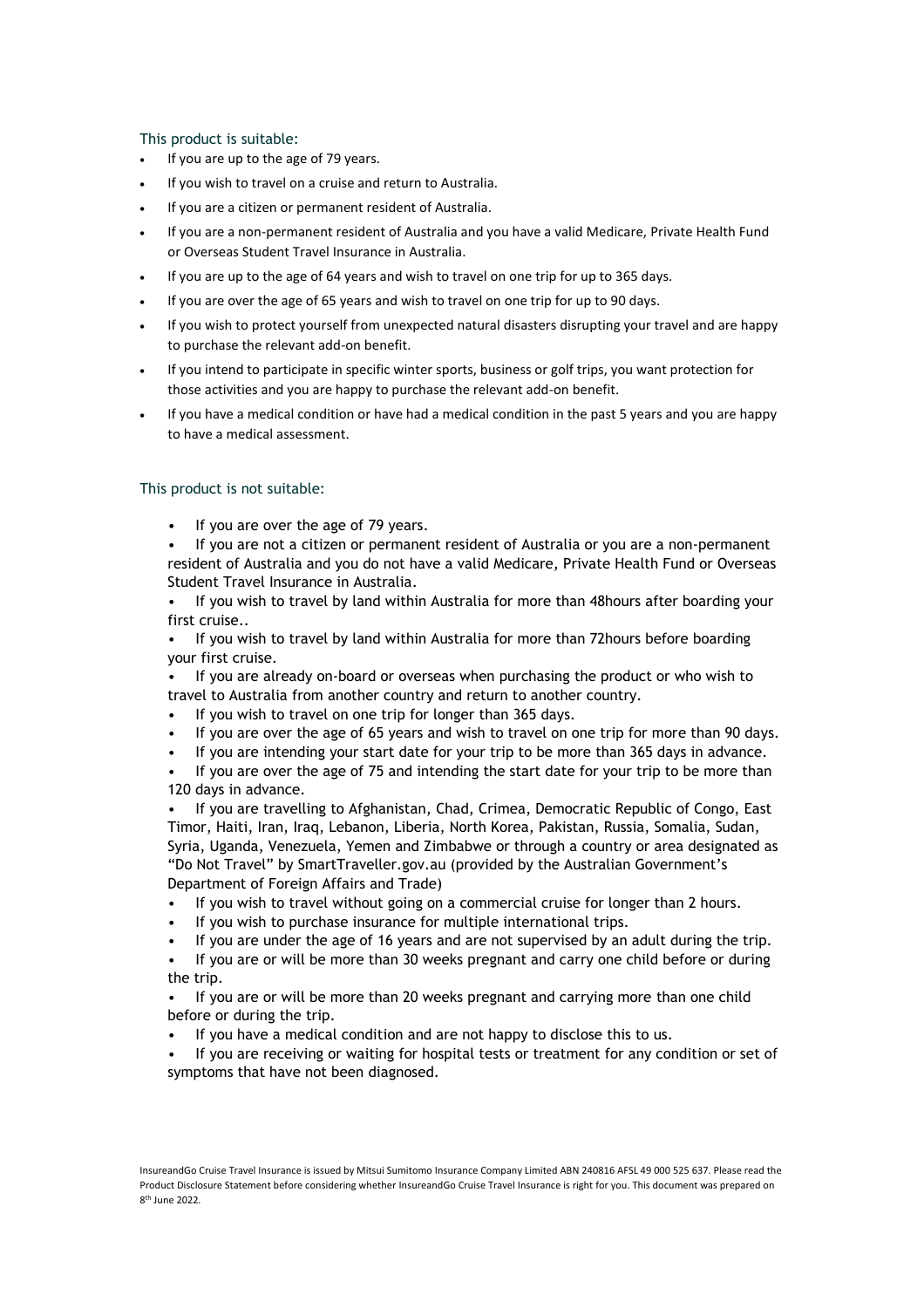If you are proposing to travel against the advice of a medical practitioner or you know you will need medical treatment during their trip or you are travelling to get medical treatment.

If you have been told about a condition that will cause your death and the terminal prognosis is expected prior to the trip end date.

• If you have suffered from or received medical advice, treatment or medication for medical conditions in the last 5 years and you are not happy to have a medical assessment.

• If you have been referred to or seen a medical professional or required inpatient hospital treatment in the last 12 months and you are not happy to have a medical assessment

• If you wish to travel or stay with someone who has had the type of medical issues referred to above.

• If you wish to travel for the purposes of manual labour, missionary or humanitarian work or working with animals.

If you are planning to participate in any sporting competition or tournament or participate on a professional basis during your trip.

If you are intending to rent a two or three-wheeled motor vehicle or commercial vehicle, bus, minibus, truck, full size van mounted on truck chassis, camper, trailer, or limousine and require the policy to cover any associated rental car excess waiver cover costs.

• If you wish to cover the risk that Covid-19 causes government travel bans, "Do not travel" warnings; government directed border closure; mandatory quarantine or selfisolation requirements related to cross border, region or territory travel; or any other Covid-19 related risk that does not relate to you, your travelling companion or close relative being infected with Covid-19. (Please refer to the PDS for full coverage terms related to Covid-19 expenses)

# **3. Distributing this product**

We have designed InsureandGo Cruise Travel Insurance so it can be distributed by our chosen representatives. We have chosen these representatives to distribute InsureandGo Cruise Travel Insurance because of their skill, knowledge and experience in this area. These representatives will distribute InsureandGo Cruise Travel Insurance product using:

- https://www.insureandgo.com.au/
- 1300 401 177

## **4. Reviewing our target market**

It is important that we review this TMD to make sure it is appropriate for the needs of our potential and existing customers. When we review this TMD, we will consider information collected by our representatives. This information covers:

- Eligibility for cover;
- Sales information;
- Customer information;
- Claims information;
- Feedback and complaints;
- Renewals and cancellations.

Each year, we will review this TMD to ensure it is still appropriate. The next review will take place on 7<sup>th</sup> June 2023.